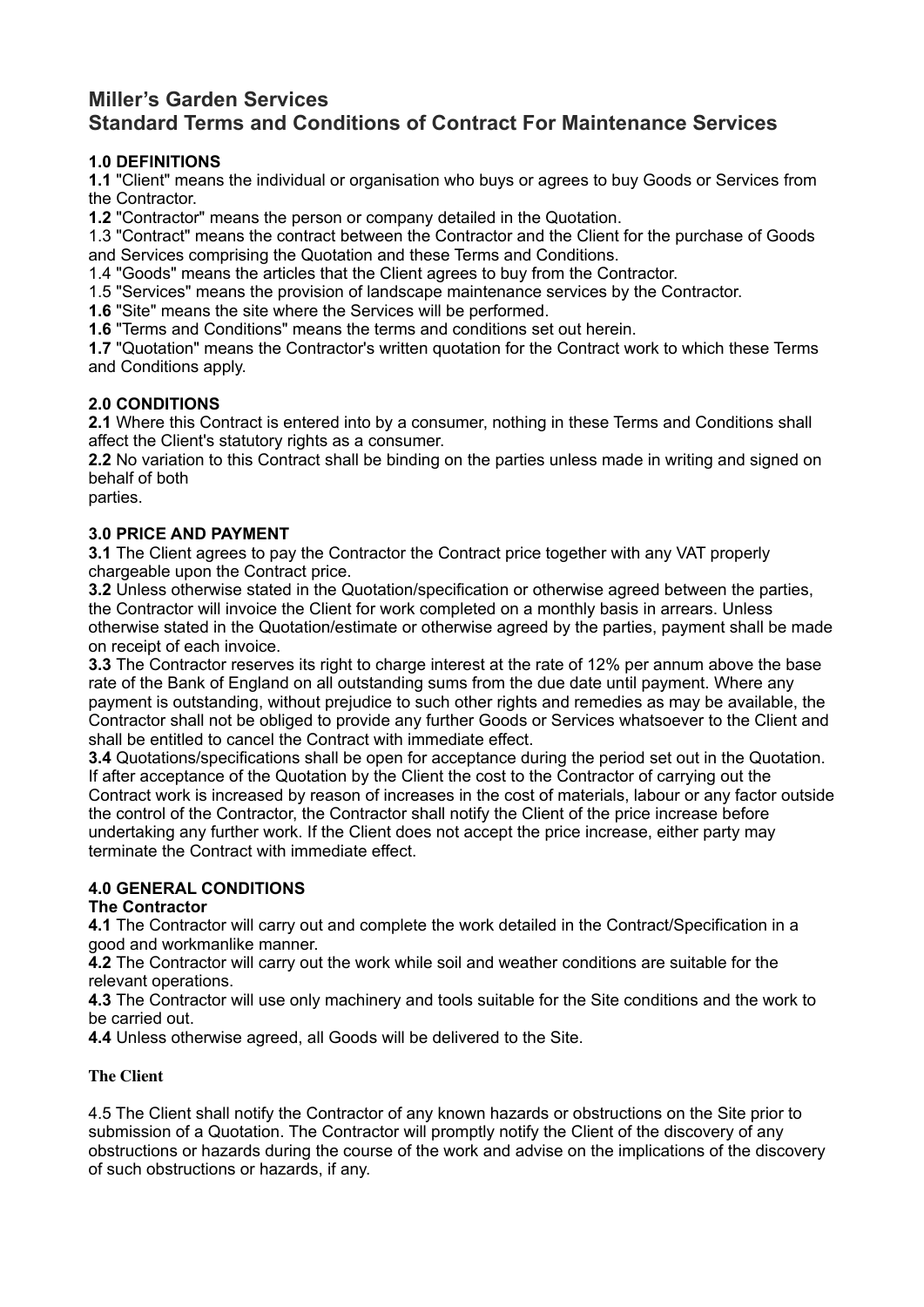**4.6** The Client must provide electricity and water on the Site if required by the Contractor. The cost of providing electricity and water will be borne by the Client.

**4.7** The Client will allow the Contractor access to the Site within the agreed working hours and throughout the agreed time period.

**4.8** If the Client provides on Site storage they will ensure that the facility is safe and secure.

### **5.0 HEALTH AND SAFETY**

5.1 The Contractor will take all reasonable steps to minimise environmental disturbance, nuisance and pollution. Noise may however be unavoidable due to the operation of machinery. **5.2** The Contractor will carry out a Site risk assessment and will ensure that all applicable health and safety regulations are met. The Contractor will make arrangements for staff welfare facilities unless otherwise agreed with the Client.

### **6.0 CONSENTS**

**6.1** The Client is responsible for obtaining any necessary consents for the implementation of the work from the relevant authorities and for ensuring that the implementation of the work complies with all applicable laws.

### **7.0 DURATION OF WORK**

7.1 The Contractor will provide the Client with an estimate/specification of the likely duration of the work. Any dates or time scales given are approximate only.

7.2 Notwithstanding any other term of this Contract, the Contractor shall not be liable for any delay in delivery of the Goods or performance of the Services and time shall not be of the essence of this **Contract.** 

### **8.0 PLANTING MATERIAL**

8.1 The Client shall be responsible for the maintenance of all living material following completion of the work. 8.2 If specific plant material is unavailable the Contractor will provide a suitable alternative.

**9.0 RUBBISH REMOVAL 9.1** As per specification

#### **10.0 IRRIGATION**

10.1 Unless otherwise specified in the Quotation or notified to the Client, the Contractor is not responsible for irrigation of planted material and lawns and does not accept liability for the loss of planted material due to lack of irrigation or adverse weather conditions.

#### **11.0 COMPLAINTS**

#### **11.1**

The Contractor will follow the complaints procedure as set out by the Association of Professional Landscapers. A copy of this procedure can be obtained from The Association of Professional Landscapers, Horticulture House, 19 High Street, Theale, Reading, Berkshire RG7 5AH.

#### **12.0 INTELLECTUAL PROPERTY**

12.1 All original designs, drawings, specifications, photographs and any other written material produced by the Contractor during the performance of the Contract shall remain the property of the Contractor.

#### **13.0 THIRD PARTIES**

13.1 The parties agree that the Contracts (Rights of Third Parties) Act 1999 shall not apply to this Contract.